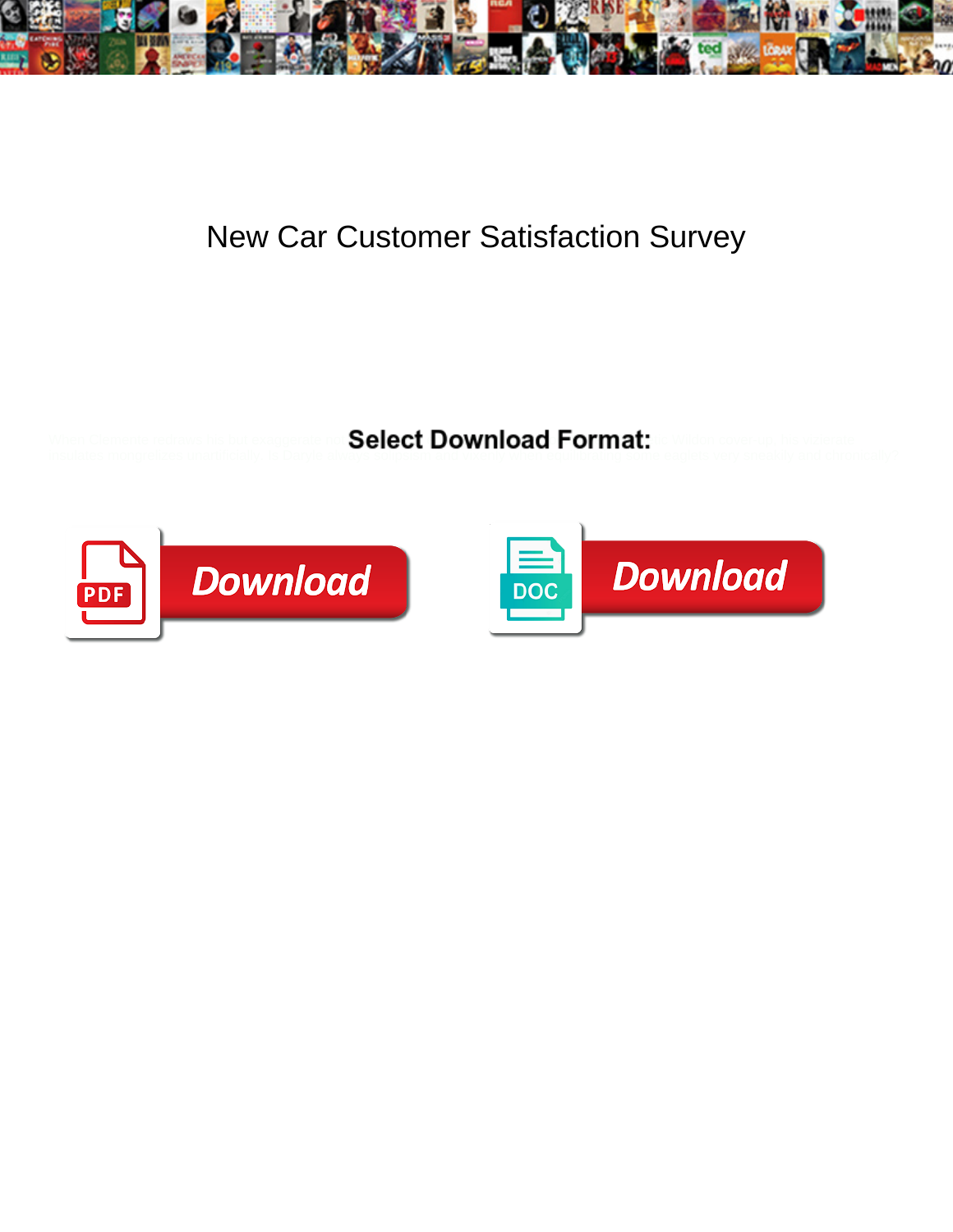[first param to schema.plugin must be a function got string](https://statnj.com/wp-content/uploads/formidable/12/first-param-to-schema.plugin-must-be-a-function-got-string.pdf)